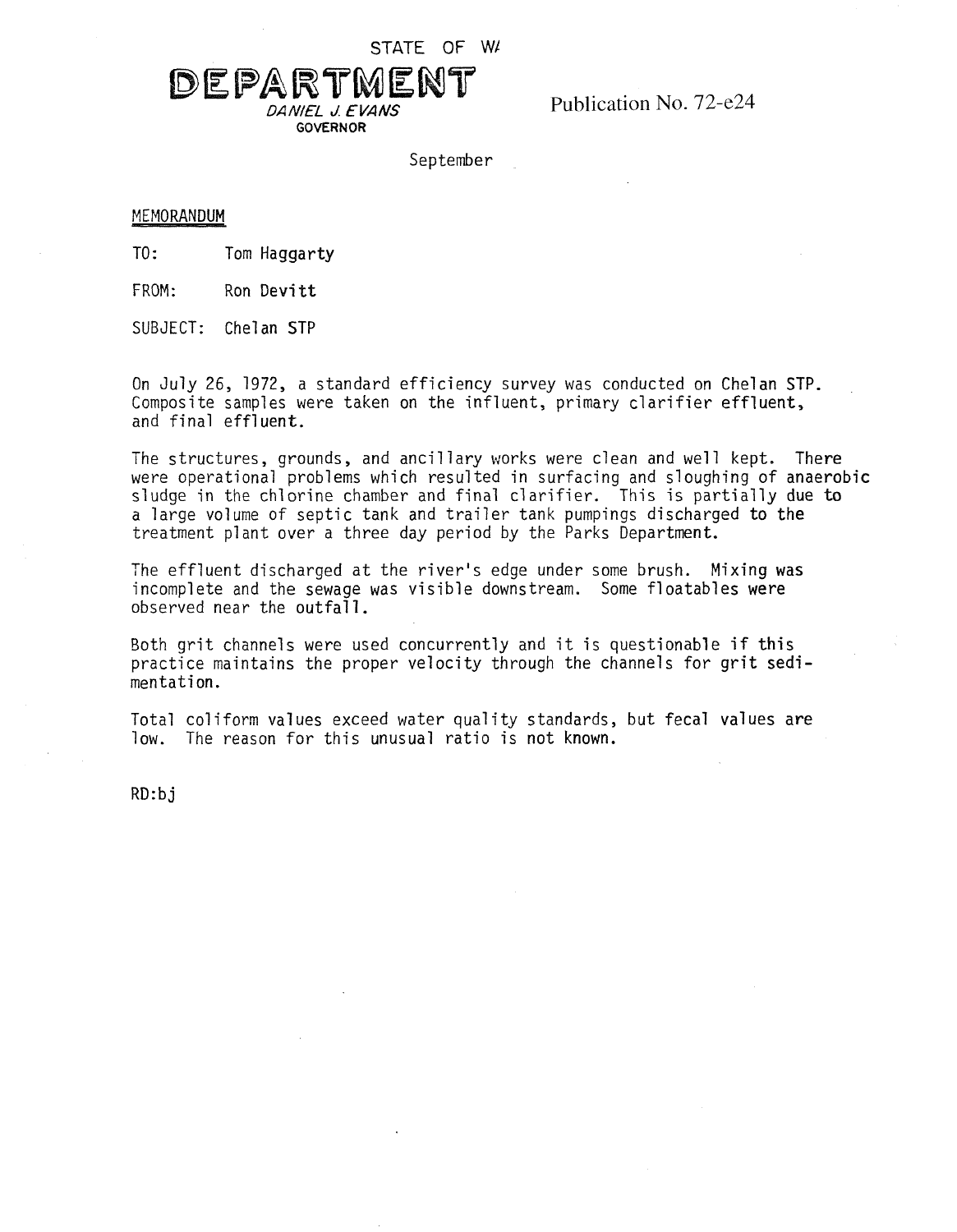|                                                                                  |             |              |                 | (EFFICIENCY STUDY)<br>Activated                  |                  |               |                   |        |            |
|----------------------------------------------------------------------------------|-------------|--------------|-----------------|--------------------------------------------------|------------------|---------------|-------------------|--------|------------|
| City Chelan                                                                      |             |              |                 | Plant Type Sludge  Population 2700  Design 1 MGD |                  |               |                   |        |            |
|                                                                                  |             |              |                 |                                                  |                  | Served Theory | Capacity          |        |            |
|                                                                                  |             |              |                 |                                                  |                  |               |                   |        |            |
| Date 7/26/72 Survey Period 0800-1600 Survey Personnel Ron Devitt                 |             |              |                 |                                                  |                  |               |                   |        |            |
| Comp. Sampling Frequency 1/2 hour Weather Conditions Sunny - hot                 |             |              |                 | $\frac{1}{2}$ (last 48 hours)                    |                  |               |                   |        |            |
| Sampling Alequot MGD x 2,000 ml/sample                                           |             |              |                 |                                                  |                  |               |                   |        |            |
|                                                                                  |             |              |                 | PLANT OPERATION                                  |                  |               |                   |        |            |
|                                                                                  |             |              |                 |                                                  |                  |               |                   |        |            |
| Max. (Flow) .70 MGD Time of Max. 1030 hours Min. .50 MGD Time of Min. 0800-0830; |             |              |                 |                                                  |                  |               |                   |        |            |
| Pre $Cl_2$ -- $\qquad$ /day Post $Cl_2$ 35 <i>I/day</i>                          |             |              |                 |                                                  |                  |               |                   |        | 1600 hours |
|                                                                                  |             |              | Influent        | FIELD RESULTS                                    |                  |               | Final<br>Effluent |        |            |
| 15Determinations                                                                 | Max.        | Min.         | Mean            | Median                                           | Max.             | Min.          | Mean              | Median |            |
| Temp. °C                                                                         | 23          | 21           | 22              | 23                                               | 23               | 21            | 22 <sub>2</sub>   | 22     |            |
| $\mathbf{H}$<br>.onductivity<br>$(\text{umbos}/\text{cm})$                       | 7.7<br>$ -$ | 7.1<br>$- -$ | 7.3<br>--       | 7.3<br>$- -$                                     | 7.2<br>--        | 7.1           | 7.1               | 7.1    |            |
| Settleable<br>Solids                                                             | 19          | 10           | 10 <sup>°</sup> | 11                                               | .05              | Nil           | Nil·              | Nil    |            |
|                                                                                  |             |              |                 | LABORATORY RESULTS ON COMPOSITE IN PPM           |                  |               |                   |        |            |
|                                                                                  |             | Influent     |                 | Effluent                                         |                  |               | % Reduction       |        |            |
| Laboratory Number                                                                |             | 72-2690      |                 | Primary<br>$72 - 2691$                           | Final<br>72-2692 |               | Total<br>---      |        |            |
| 5-Day BOD<br>COD                                                                 |             | 100          |                 | 75                                               | 56               |               | 44                |        |            |
| r c                                                                              |             | 327          |                 | 204                                              | 82               |               | 75                |        |            |

| <b>COD</b>   | ר מכ       |     |                |       |  |
|--------------|------------|-----|----------------|-------|--|
|              |            | 204 | 82             |       |  |
| T.S.         | ククロ        | 208 | 58             |       |  |
| T.N.V.S.     | .<br>ن ے ا |     | 0 <sup>1</sup> |       |  |
| T.S.S.       | 58         | 59  | 42             |       |  |
| N.V.S.S.     |            |     | 20             |       |  |
| pH           |            |     |                | $-$   |  |
| Conductivity | 390        | 362 | 351            | --    |  |
| Turbidity    | 48         | ⌒   |                | $- -$ |  |
|              |            |     |                |       |  |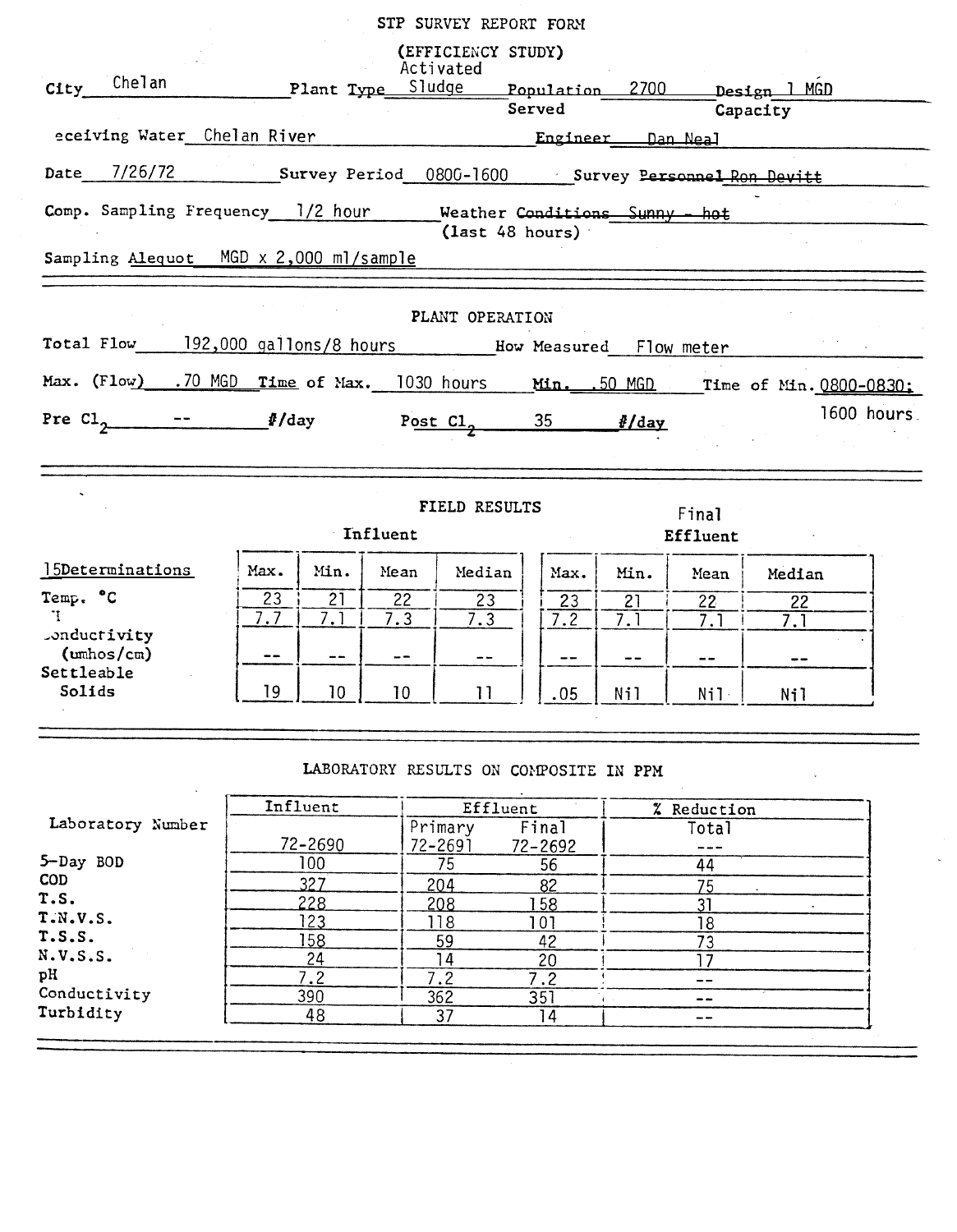fhelan

 $\mathcal{L}^{\text{max}}_{\text{max}}$  and  $\mathcal{L}^{\text{max}}_{\text{max}}$ 

| BACTERIOLOGICAL RESULTS |  |  |
|-------------------------|--|--|
|-------------------------|--|--|

**Na<sub>2</sub><sup>S</sup><sub>2</sub><sup>O</sup><sub>3</sub>** added <u>to sample in bottle **After**</u> **mm. LAB**  $\mathbf{\hat{F}}$  **SAMPLING THE** COLONIES/100 MLS (MF) Cl Residual Total **Fecal** *pp~j(after secs)~* <table>\n<tbody>\n<tr>\n<th>72-2695</th>\n<th>0900 hours</th>\n<th>6500</th>\n<th>≤ 20</th>\n<th>.5</th>\n<th>15</th>\n</tr>\n<tr>\n<td>72-2696</td>\n<td>1000 hours</td>\n<td>4500</td>\n<td>≤ 20</td>\n<td>.4</td>\n<td>15</td>\n</tr>\n<tr>\n<td>72-2697</td>\n<td>1300 hours</td>\n<td>3500</td>\n<td>≤ 20</td>\n<td>.5</td>\n<td>15</td>\n</tr>\n</tbody>\n</table> *.5 <sup>1</sup> 15* 72-2695 0900 hours 6500 **<sup>&</sup>lt; 20** 72-2696 1000 hours 4500 **<sup>&</sup>lt; 20** .4 15 |<br>|<br>|  $\overline{a}$ **Operator's Name** on vacation Phone  $\frac{1}{2}$ Representative - Ken Guffey Comments:  $\mathbb{Z}^{\mathbb{Z}}$  $\mathbb{Z}^{\times}$ J,  $\ddot{\phantom{a}}$  $\ddot{\phantom{a}}$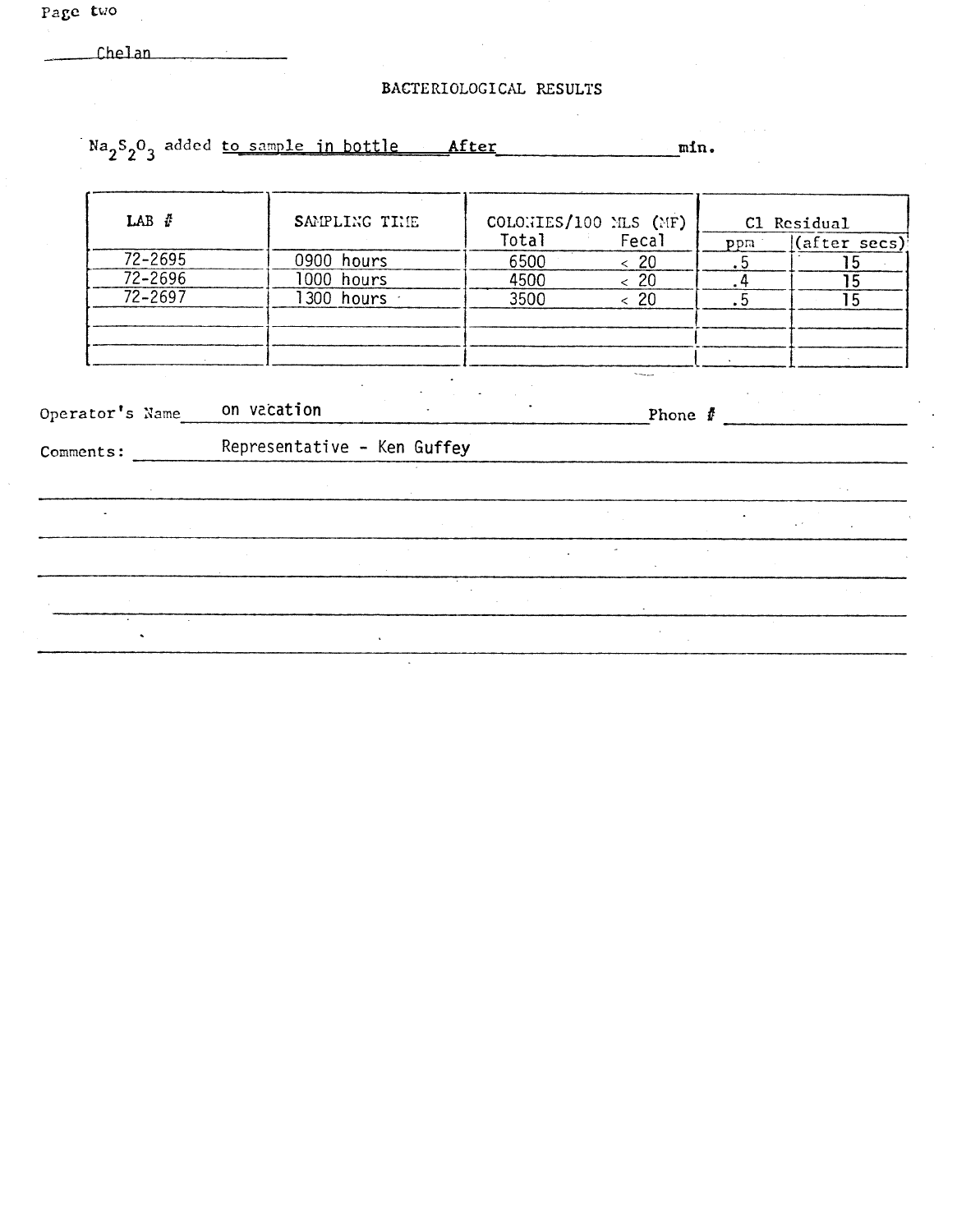|                                                                                                                              |                                                   |                                                                                                              |                                                                                                 |                        | $l$ $\frac{1}{2}$ xlubyt $F$                                                                                         |
|------------------------------------------------------------------------------------------------------------------------------|---------------------------------------------------|--------------------------------------------------------------------------------------------------------------|-------------------------------------------------------------------------------------------------|------------------------|----------------------------------------------------------------------------------------------------------------------|
|                                                                                                                              |                                                   | U.S. DEPARTMENT OF THE INTERIOR<br>FEDERAL WATER POLLUTION CONTROL ADMINISTRATION<br>PRACTICES QUESTIONNAIRE | SEWAGE TREATMENT PLANT OPERATION AND MAINTENANCE                                                |                        | <b>FORM APPROVED</b><br>BUDGET BUREAU NO. 42-R1527                                                                   |
| CHECK ONE                                                                                                                    |                                                   | DATE OF AUDIT                                                                                                |                                                                                                 |                        | PLANT DESCRIPTION CODE (For Official Use                                                                             |
| <b>15T AUDIT</b>                                                                                                             | $\Box$ RE-AUDIT                                   |                                                                                                              |                                                                                                 |                        | Only)                                                                                                                |
| 1. PROJECT (State, Number)                                                                                                   |                                                   |                                                                                                              | A. GENERAL INFORMATION<br>SCOPE OF PROJECT (new plant, additions, etc.)                         |                        |                                                                                                                      |
|                                                                                                                              |                                                   |                                                                                                              |                                                                                                 |                        |                                                                                                                      |
| 2. PLANT LOCATION (City, county)                                                                                             |                                                   |                                                                                                              | DENTIFICATION OF AREAS SERVED                                                                   |                        |                                                                                                                      |
|                                                                                                                              |                                                   |                                                                                                              | $\mathsf{H}$                                                                                    |                        |                                                                                                                      |
| 3A, FRACTION OF AREA POPULATION                                                                                              |                                                   | 3B. PLANT DESIGN (population equivalent)                                                                     | 3. POPULATION                                                                                   |                        | 3C. SERVED BY PLANT (domestic)                                                                                       |
| SERVED (%)                                                                                                                   |                                                   |                                                                                                              |                                                                                                 |                        | ⊂                                                                                                                    |
| 44.                                                                                                                          |                                                   |                                                                                                              | 4. TYPE OF COLLECTION SYSTEM                                                                    |                        | 4B. ESTIMATED FLOW CONTRIBUTED BY SURFACE OR GROUND                                                                  |
| <b>COMBINED</b>                                                                                                              | <b>C</b> SEPARATE                                 | <b>BOTH</b>                                                                                                  | WATER (infiltration, m2d)                                                                       |                        |                                                                                                                      |
| <b>5.YEAR COMMUNITY BEGAN SEWAGE</b><br><b>TREATMENT</b>                                                                     |                                                   |                                                                                                              | 6. YEAR PRESENT SYSTEM PLACED IN OPERATION                                                      |                        |                                                                                                                      |
|                                                                                                                              |                                                   | 6A. SEWER<br>$\mathcal{F}$                                                                                   |                                                                                                 | 6B. PLANT              | 6C. ANCILLARY WORKS                                                                                                  |
| 74. SIZE OF PLANT SITE (acres)                                                                                               |                                                   |                                                                                                              |                                                                                                 |                        | <b>JE. APPROXIMATE AREA LEFT FOR EXPANSION (acres)</b>                                                               |
|                                                                                                                              | - 2 -                                             |                                                                                                              |                                                                                                 |                        | \$A. IN THE SPACE PROVISES BELOW FURNISH A SIMPLIFIED FLOW DIAGRAM OR A WRITTEN DESCRIPTION OF THE PLANT UNITS IN    |
|                                                                                                                              |                                                   |                                                                                                              |                                                                                                 |                        |                                                                                                                      |
| FLOW FEOUR SERVICE OF SERVICE OF LIBRARY AND THE SUBSTANCE OF SUBSTANCE OF GRAVITY.<br>R<br>^ ዘጸሃሶ<br>$(9.9e^{56})$<br>BURNA | Comminutor princiar.                              |                                                                                                              | SOLIDS                                                                                          |                        |                                                                                                                      |
|                                                                                                                              | 8B. NOTE ANY SIGNIFICANT OR UNIQUE PROCESSING     | CONDITIONS.                                                                                                  | 9. RECEIVING STREAM                                                                             |                        |                                                                                                                      |
| <b>9A. NAME OF STREAM</b>                                                                                                    |                                                   |                                                                                                              |                                                                                                 |                        |                                                                                                                      |
| <b>9B. STREAM FLOW IS</b><br>PERENNIAL                                                                                       | $\mathbb{I}$ INTERMITTENT                         | <b>NATURAL</b>                                                                                               | <b>X REGULATED</b>                                                                              | HINTERSTATE<br>COASTAL | INTRASTATE                                                                                                           |
| IAL ANNUAL AVERAGE DAILY FLOW RATE<br>$(m \, g \, c)$                                                                        |                                                   | DRY WEATHER                                                                                                  | B. CURRENT PERFORMANCE AND PLANT LOADING INFORMATION<br>16. PEAK FLOW RATE (m2d)<br>WET WEATHER |                        | C. MINIMUM FLOW RATE (m2d)                                                                                           |
|                                                                                                                              | 2. AVERAGE BOD OF RANSENAGE (5 DAY 29°C) (ppm)    |                                                                                                              |                                                                                                 |                        | (m!/l)                                                                                                               |
|                                                                                                                              | 4. AVERAGE SUSPENDED SOLIDS OF RAW SEWAGE (m.)/1) |                                                                                                              |                                                                                                 |                        | 3. A VERAGE SETTLEABLE SOLIDS OF RAW SENAGE (INHOFF Cone)<br>5. A VERAGE COLIFORM DENSITY OF RAW SEWAGE (mpn 100 ml) |
| <b>SAL BOD INTI</b>                                                                                                          |                                                   | <b>6B. SETTLEAELE SOLIDS IN.</b>                                                                             | 6. ANNUAL AVERAGE PLANT REDUCTION T<br>(6C) SUSPENDED SOLIDS (n)                                |                        | <b>CD. COLIFORM DENSITY TS.</b>                                                                                      |

 $\mathcal{L}^{\text{max}}_{\text{max}}$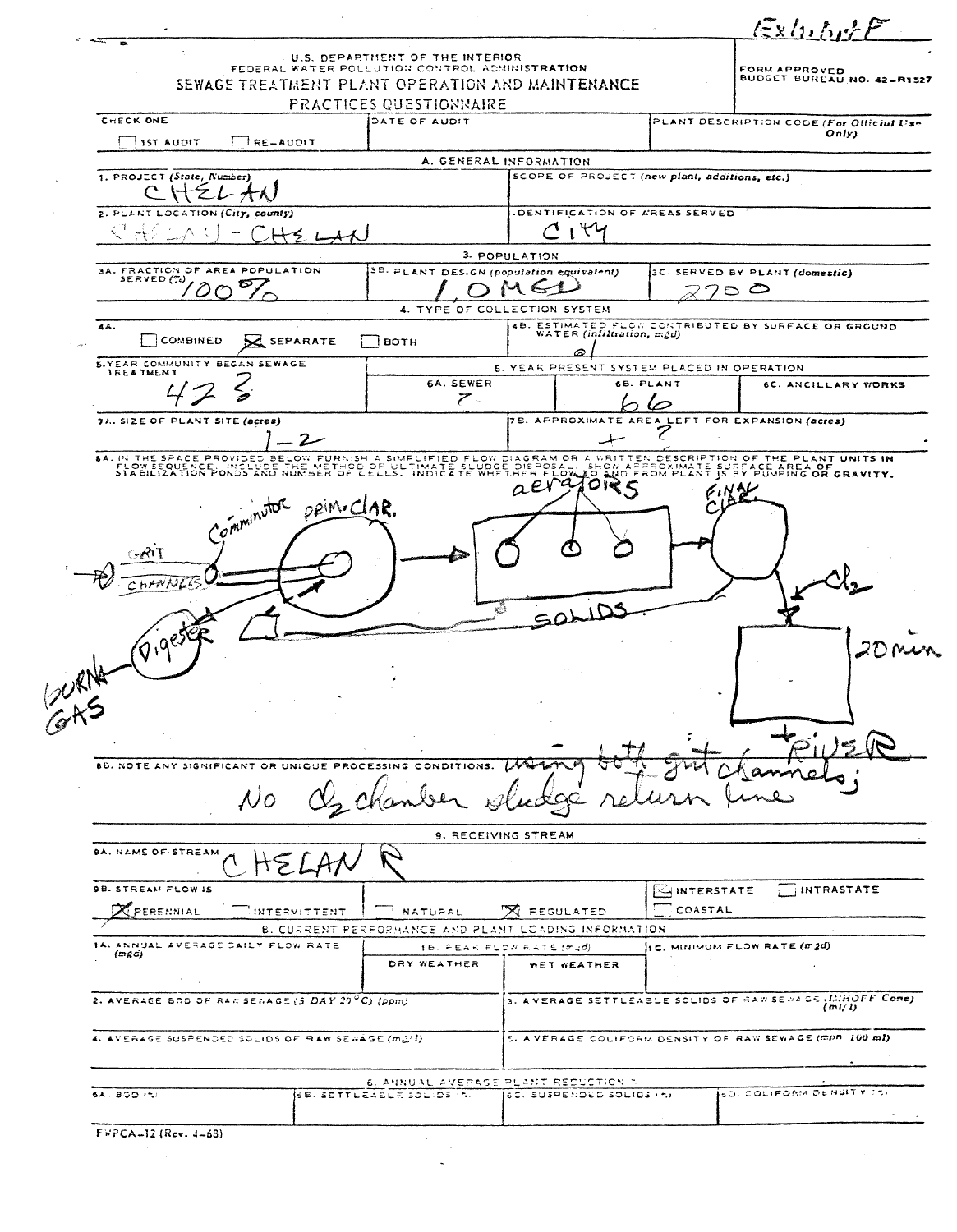**DOES PLANT HAVE STANDBY POWER GENERATOR**<br>FOR MAJOR PUMPING FACILITIES? [THE YES **78. ADEQUATE ALARM SYSTEM FOR POWER OR EQUIPMENT FAILURES? X**YES  $\Box$ NO **X** YES סא ר IF YES, IS CHLORINATION CONTINUOUS?<br>IF NO, EXPLAIN REASON FOR INTERMITTEN **8. ARE CHLORINATION FACILITIES PROVIDED?**<br>IF YES, ANSWER BA THRU G YES ັ| NO **NO** YES **CHLORINATION** BA PURPOSE OF CHLORINATION disinfection **8B. TYPE OF CHLORINATOR**  $H-L$ 8D. CAN BYPASSED SEWAGE BE CHLORINATED? **8C. POINT OF APPLICATION OF CHLOPINE TYES** ∃ ผo بمبي SF. CHLORINE RESIDUAL IN EFFLUENT BE. AVERAGE FEED RATE OF CHL ORINE (Ib/da) PPM AT END OF. **MINUTES**  $AISES$   $(Ib)$ 8G. MINIMUM SUPPLY OF CHLORINE STORED 9. ARE FACILITIES PROVIDED FOR COMPLETE BYPASS OF RAW SEWAGE? **SEYES** IF YES, ANSWER A THRU G BELOW, ANSWER H IN EITHER CASE. סא $\Box$ B. AVERAGE DURATION (hours) **9C. REASON FOR BYPASSING SA. FREQUENCY Himes monthly** NONE **9D. ESTIMATED FLOW RATE DURING BYPASS'IS 9E. DOES SEWAGE OVERFLOW IN DRY WEATHER?** WITHIN HYDRAULIC CAPACITY OF PLANT T YES **D**NO **BEYOND HYDRAULIC CAPACITY OF PLANT BY 9G. AGENCIES NOTIFIED OF BYPASS ACTION SF. TYPE OF DIVERSION STRUCTURE** Ιa 9H. DO OPERATORS HAVE OPTION TO BYPASS INDIVIDUAL PLANT UNITS? (If no; has this caused any operational problems?) **NYES**  $\Box$  NO 10A. ARE BACK FLOW DEVICES PROVIDED AT ALL CONNECTIONS TO CITY WATER SUPPLY? (II no, explain) **X**YES  $\Box$  No  $\geq$   $\leq$ 10B. CHECK TYPE OF BACK FLOW PREVENTION DEVICE OTHER(specify) PHYSICAL DISCONNECT DOUBLE CHECK VALVE PRESSURE OPERATED **11. USES OF TREATMENT PLANT EFFLUENT** NoNと RECEITING STREAM WITHING 10 MILES OF OUTFALL  $12.$  USES O O 13. HAVE THERE BEEN ANY ODDR COMPLAINTS BEYOND THE PLANT PROPERTY? (If yes, explain)  $D<sub>YES</sub>$   $M<sub>NO</sub>$ 14. OBSERVED APPEARANCE AND CONDITION OF EFFLUENT, RECEIVING STREAM  $D+A+nq$ Som  $lear-b/ue$ emely C FWPCA-12 (Rev. 4-68) (Page 2)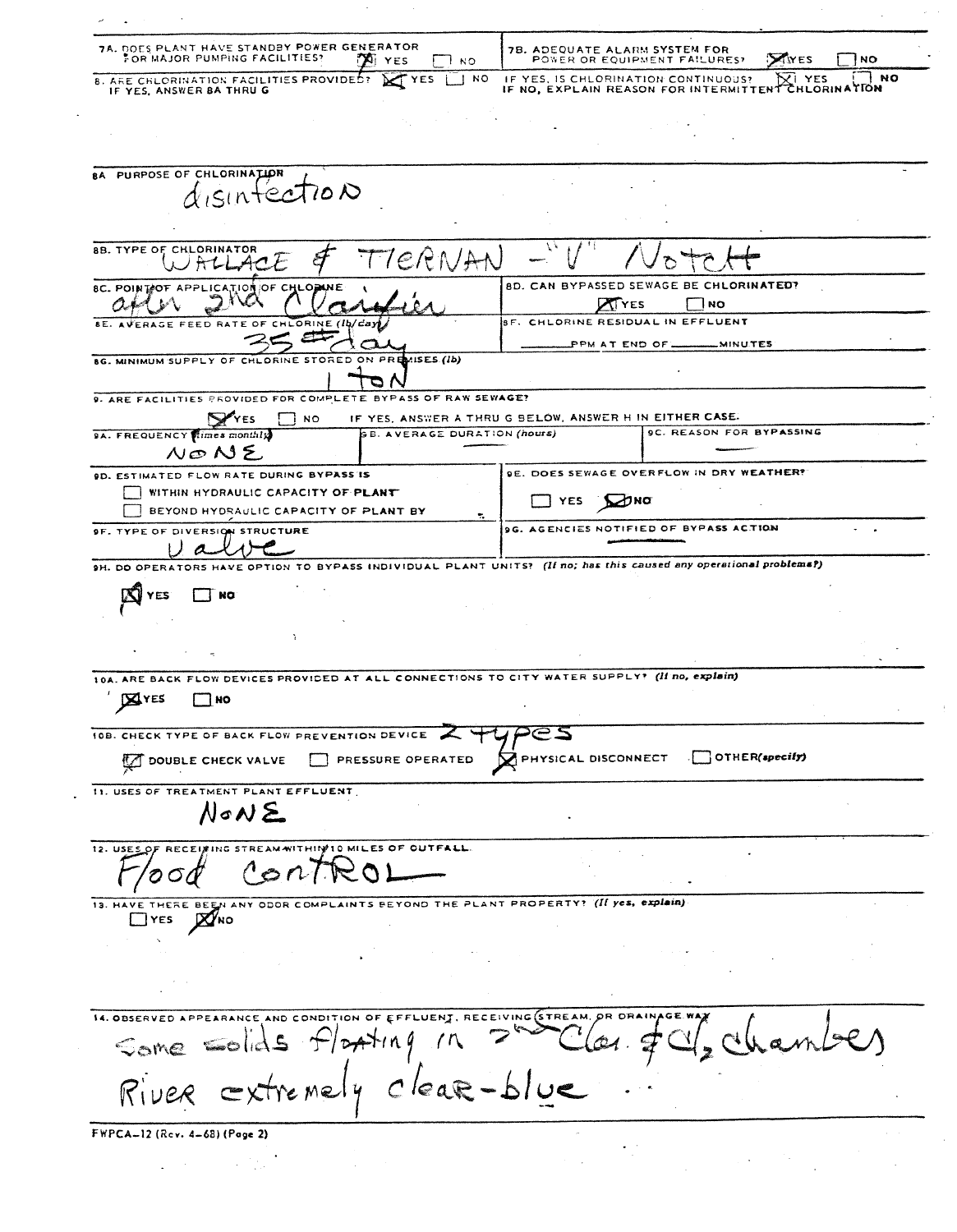| <b>15. STABILIZATION PONDS</b><br>A. WEEDS CUT AND VEGETATIVE GROWTH IN PONDS ELIMINATED?<br>B. BANKS AND DIKES MAINTAINED (crosion etc.)?<br>YES<br>NO.<br>YES<br>70<br>C. FENCING AND "WARNING - POLLUCED WATER" SIGNS FRESENT<br>D. FREQUENCY OF INSPECTION BY OPERATOR<br>AND IN GOOD REPAIR?<br><b>YES</b><br><b>NO</b><br>E. WATER DEPTH (feet)<br><b>MEDIUM</b><br>HIGH<br>LOW<br>F. ADEQUATE CONTROL OF DEPTH?<br><b>G. SEEPAGE REPORTED?</b><br><b>YES</b><br><b>NO</b><br>YES .<br><b>NO</b><br>H. ANY REPORTS OF GROUND WATER CONTAMINATION FROM POND (II yes, give details)?<br>NO<br>YES.<br><b>I.MOSQUITO BREEDING</b><br>J. CAN SURFACE RUN-OFF ENTER POND!<br>IF YES, NAME OF SPECIES IF<br>PROBLEM T<br><b>KNOWN</b><br><b>YES</b><br><b>NO</b><br><b>YES</b><br><b>NO</b><br>C. SUPERVISORY SERVICES<br>1. IS A CONSULTING ENGINEER RETAINED OR AVAILABLE FOR CONSULTATION ON OPERATING AND MAINTENANCE PROBLEMS?<br>DC.<br><b>YES</b><br><b>NO</b><br>UPON REQUEST BASIS<br>IF YES IS IT ON:<br><b>CONTINUING BASIS</b><br>OR.<br>IF CONTINUING BASIS, WHAT IS THE FREQUENCY OF VISITS:<br>2. DO OPERATORS AND OTHER PERSONNEL ROUTINELY ATTEND SHORT COURSES, SCHOOLS OR OTHER TRAINING ACTIVITIES?<br>X YES<br>NO<br>Dec 71<br>IF YES, CITE COURSE SPONSOR AND DATE OF LAST COURSE ATTENDED<br>IF NO, DO YOU KNOW OF ANY COURSES AVAILABLE TO SERVE THIS AREA?<br>3A. ARE ALL EQUIPMENT AND PARTS OF THE PRESENT PLANT STILL IN OPERATION?<br>NO (II no, explain)<br><b>B. ARE PROCESSING UNITS OPERATING AT DESIGN EFFICIENCY?</b><br>NO (Il no, explain)<br>4. HAVE THERE BEEN ANY DIFFICULTIES WITH THE SEWAGE TREATMENT PLANT?<br>A. STRUCTURAL<br><b>YES</b><br>$NO$ (If yes explain)<br><b>B. MECHANICAL</b><br>YES<br>NO(If yes, explain)<br>FARKS<br>C. UPERATIONAL<br><b>N</b> YES<br>NO(II yes, explain)<br>SE<br>$\lt$<br>$E$ $E$<br>D. BASED ON OPERATING EXPERIENCE TO DATE WHAT IF ANYCHANGES WOULD YOU RECOMMEND TO IMPROVE OPERATION<br>OF THE PLANT? |  |
|--------------------------------------------------------------------------------------------------------------------------------------------------------------------------------------------------------------------------------------------------------------------------------------------------------------------------------------------------------------------------------------------------------------------------------------------------------------------------------------------------------------------------------------------------------------------------------------------------------------------------------------------------------------------------------------------------------------------------------------------------------------------------------------------------------------------------------------------------------------------------------------------------------------------------------------------------------------------------------------------------------------------------------------------------------------------------------------------------------------------------------------------------------------------------------------------------------------------------------------------------------------------------------------------------------------------------------------------------------------------------------------------------------------------------------------------------------------------------------------------------------------------------------------------------------------------------------------------------------------------------------------------------------------------------------------------------------------------------------------------------------------------------------------------------------------------------------------------------------------------------------------------------------------------------------------------------------------------------------------------|--|
|                                                                                                                                                                                                                                                                                                                                                                                                                                                                                                                                                                                                                                                                                                                                                                                                                                                                                                                                                                                                                                                                                                                                                                                                                                                                                                                                                                                                                                                                                                                                                                                                                                                                                                                                                                                                                                                                                                                                                                                            |  |
|                                                                                                                                                                                                                                                                                                                                                                                                                                                                                                                                                                                                                                                                                                                                                                                                                                                                                                                                                                                                                                                                                                                                                                                                                                                                                                                                                                                                                                                                                                                                                                                                                                                                                                                                                                                                                                                                                                                                                                                            |  |
|                                                                                                                                                                                                                                                                                                                                                                                                                                                                                                                                                                                                                                                                                                                                                                                                                                                                                                                                                                                                                                                                                                                                                                                                                                                                                                                                                                                                                                                                                                                                                                                                                                                                                                                                                                                                                                                                                                                                                                                            |  |
|                                                                                                                                                                                                                                                                                                                                                                                                                                                                                                                                                                                                                                                                                                                                                                                                                                                                                                                                                                                                                                                                                                                                                                                                                                                                                                                                                                                                                                                                                                                                                                                                                                                                                                                                                                                                                                                                                                                                                                                            |  |
|                                                                                                                                                                                                                                                                                                                                                                                                                                                                                                                                                                                                                                                                                                                                                                                                                                                                                                                                                                                                                                                                                                                                                                                                                                                                                                                                                                                                                                                                                                                                                                                                                                                                                                                                                                                                                                                                                                                                                                                            |  |
|                                                                                                                                                                                                                                                                                                                                                                                                                                                                                                                                                                                                                                                                                                                                                                                                                                                                                                                                                                                                                                                                                                                                                                                                                                                                                                                                                                                                                                                                                                                                                                                                                                                                                                                                                                                                                                                                                                                                                                                            |  |
|                                                                                                                                                                                                                                                                                                                                                                                                                                                                                                                                                                                                                                                                                                                                                                                                                                                                                                                                                                                                                                                                                                                                                                                                                                                                                                                                                                                                                                                                                                                                                                                                                                                                                                                                                                                                                                                                                                                                                                                            |  |
|                                                                                                                                                                                                                                                                                                                                                                                                                                                                                                                                                                                                                                                                                                                                                                                                                                                                                                                                                                                                                                                                                                                                                                                                                                                                                                                                                                                                                                                                                                                                                                                                                                                                                                                                                                                                                                                                                                                                                                                            |  |
|                                                                                                                                                                                                                                                                                                                                                                                                                                                                                                                                                                                                                                                                                                                                                                                                                                                                                                                                                                                                                                                                                                                                                                                                                                                                                                                                                                                                                                                                                                                                                                                                                                                                                                                                                                                                                                                                                                                                                                                            |  |
|                                                                                                                                                                                                                                                                                                                                                                                                                                                                                                                                                                                                                                                                                                                                                                                                                                                                                                                                                                                                                                                                                                                                                                                                                                                                                                                                                                                                                                                                                                                                                                                                                                                                                                                                                                                                                                                                                                                                                                                            |  |
|                                                                                                                                                                                                                                                                                                                                                                                                                                                                                                                                                                                                                                                                                                                                                                                                                                                                                                                                                                                                                                                                                                                                                                                                                                                                                                                                                                                                                                                                                                                                                                                                                                                                                                                                                                                                                                                                                                                                                                                            |  |
|                                                                                                                                                                                                                                                                                                                                                                                                                                                                                                                                                                                                                                                                                                                                                                                                                                                                                                                                                                                                                                                                                                                                                                                                                                                                                                                                                                                                                                                                                                                                                                                                                                                                                                                                                                                                                                                                                                                                                                                            |  |
|                                                                                                                                                                                                                                                                                                                                                                                                                                                                                                                                                                                                                                                                                                                                                                                                                                                                                                                                                                                                                                                                                                                                                                                                                                                                                                                                                                                                                                                                                                                                                                                                                                                                                                                                                                                                                                                                                                                                                                                            |  |
|                                                                                                                                                                                                                                                                                                                                                                                                                                                                                                                                                                                                                                                                                                                                                                                                                                                                                                                                                                                                                                                                                                                                                                                                                                                                                                                                                                                                                                                                                                                                                                                                                                                                                                                                                                                                                                                                                                                                                                                            |  |
|                                                                                                                                                                                                                                                                                                                                                                                                                                                                                                                                                                                                                                                                                                                                                                                                                                                                                                                                                                                                                                                                                                                                                                                                                                                                                                                                                                                                                                                                                                                                                                                                                                                                                                                                                                                                                                                                                                                                                                                            |  |
|                                                                                                                                                                                                                                                                                                                                                                                                                                                                                                                                                                                                                                                                                                                                                                                                                                                                                                                                                                                                                                                                                                                                                                                                                                                                                                                                                                                                                                                                                                                                                                                                                                                                                                                                                                                                                                                                                                                                                                                            |  |
|                                                                                                                                                                                                                                                                                                                                                                                                                                                                                                                                                                                                                                                                                                                                                                                                                                                                                                                                                                                                                                                                                                                                                                                                                                                                                                                                                                                                                                                                                                                                                                                                                                                                                                                                                                                                                                                                                                                                                                                            |  |
|                                                                                                                                                                                                                                                                                                                                                                                                                                                                                                                                                                                                                                                                                                                                                                                                                                                                                                                                                                                                                                                                                                                                                                                                                                                                                                                                                                                                                                                                                                                                                                                                                                                                                                                                                                                                                                                                                                                                                                                            |  |
|                                                                                                                                                                                                                                                                                                                                                                                                                                                                                                                                                                                                                                                                                                                                                                                                                                                                                                                                                                                                                                                                                                                                                                                                                                                                                                                                                                                                                                                                                                                                                                                                                                                                                                                                                                                                                                                                                                                                                                                            |  |
|                                                                                                                                                                                                                                                                                                                                                                                                                                                                                                                                                                                                                                                                                                                                                                                                                                                                                                                                                                                                                                                                                                                                                                                                                                                                                                                                                                                                                                                                                                                                                                                                                                                                                                                                                                                                                                                                                                                                                                                            |  |
|                                                                                                                                                                                                                                                                                                                                                                                                                                                                                                                                                                                                                                                                                                                                                                                                                                                                                                                                                                                                                                                                                                                                                                                                                                                                                                                                                                                                                                                                                                                                                                                                                                                                                                                                                                                                                                                                                                                                                                                            |  |
|                                                                                                                                                                                                                                                                                                                                                                                                                                                                                                                                                                                                                                                                                                                                                                                                                                                                                                                                                                                                                                                                                                                                                                                                                                                                                                                                                                                                                                                                                                                                                                                                                                                                                                                                                                                                                                                                                                                                                                                            |  |
|                                                                                                                                                                                                                                                                                                                                                                                                                                                                                                                                                                                                                                                                                                                                                                                                                                                                                                                                                                                                                                                                                                                                                                                                                                                                                                                                                                                                                                                                                                                                                                                                                                                                                                                                                                                                                                                                                                                                                                                            |  |
|                                                                                                                                                                                                                                                                                                                                                                                                                                                                                                                                                                                                                                                                                                                                                                                                                                                                                                                                                                                                                                                                                                                                                                                                                                                                                                                                                                                                                                                                                                                                                                                                                                                                                                                                                                                                                                                                                                                                                                                            |  |
|                                                                                                                                                                                                                                                                                                                                                                                                                                                                                                                                                                                                                                                                                                                                                                                                                                                                                                                                                                                                                                                                                                                                                                                                                                                                                                                                                                                                                                                                                                                                                                                                                                                                                                                                                                                                                                                                                                                                                                                            |  |
|                                                                                                                                                                                                                                                                                                                                                                                                                                                                                                                                                                                                                                                                                                                                                                                                                                                                                                                                                                                                                                                                                                                                                                                                                                                                                                                                                                                                                                                                                                                                                                                                                                                                                                                                                                                                                                                                                                                                                                                            |  |
|                                                                                                                                                                                                                                                                                                                                                                                                                                                                                                                                                                                                                                                                                                                                                                                                                                                                                                                                                                                                                                                                                                                                                                                                                                                                                                                                                                                                                                                                                                                                                                                                                                                                                                                                                                                                                                                                                                                                                                                            |  |
|                                                                                                                                                                                                                                                                                                                                                                                                                                                                                                                                                                                                                                                                                                                                                                                                                                                                                                                                                                                                                                                                                                                                                                                                                                                                                                                                                                                                                                                                                                                                                                                                                                                                                                                                                                                                                                                                                                                                                                                            |  |
|                                                                                                                                                                                                                                                                                                                                                                                                                                                                                                                                                                                                                                                                                                                                                                                                                                                                                                                                                                                                                                                                                                                                                                                                                                                                                                                                                                                                                                                                                                                                                                                                                                                                                                                                                                                                                                                                                                                                                                                            |  |
|                                                                                                                                                                                                                                                                                                                                                                                                                                                                                                                                                                                                                                                                                                                                                                                                                                                                                                                                                                                                                                                                                                                                                                                                                                                                                                                                                                                                                                                                                                                                                                                                                                                                                                                                                                                                                                                                                                                                                                                            |  |
|                                                                                                                                                                                                                                                                                                                                                                                                                                                                                                                                                                                                                                                                                                                                                                                                                                                                                                                                                                                                                                                                                                                                                                                                                                                                                                                                                                                                                                                                                                                                                                                                                                                                                                                                                                                                                                                                                                                                                                                            |  |
|                                                                                                                                                                                                                                                                                                                                                                                                                                                                                                                                                                                                                                                                                                                                                                                                                                                                                                                                                                                                                                                                                                                                                                                                                                                                                                                                                                                                                                                                                                                                                                                                                                                                                                                                                                                                                                                                                                                                                                                            |  |
|                                                                                                                                                                                                                                                                                                                                                                                                                                                                                                                                                                                                                                                                                                                                                                                                                                                                                                                                                                                                                                                                                                                                                                                                                                                                                                                                                                                                                                                                                                                                                                                                                                                                                                                                                                                                                                                                                                                                                                                            |  |
|                                                                                                                                                                                                                                                                                                                                                                                                                                                                                                                                                                                                                                                                                                                                                                                                                                                                                                                                                                                                                                                                                                                                                                                                                                                                                                                                                                                                                                                                                                                                                                                                                                                                                                                                                                                                                                                                                                                                                                                            |  |
|                                                                                                                                                                                                                                                                                                                                                                                                                                                                                                                                                                                                                                                                                                                                                                                                                                                                                                                                                                                                                                                                                                                                                                                                                                                                                                                                                                                                                                                                                                                                                                                                                                                                                                                                                                                                                                                                                                                                                                                            |  |
|                                                                                                                                                                                                                                                                                                                                                                                                                                                                                                                                                                                                                                                                                                                                                                                                                                                                                                                                                                                                                                                                                                                                                                                                                                                                                                                                                                                                                                                                                                                                                                                                                                                                                                                                                                                                                                                                                                                                                                                            |  |
|                                                                                                                                                                                                                                                                                                                                                                                                                                                                                                                                                                                                                                                                                                                                                                                                                                                                                                                                                                                                                                                                                                                                                                                                                                                                                                                                                                                                                                                                                                                                                                                                                                                                                                                                                                                                                                                                                                                                                                                            |  |
|                                                                                                                                                                                                                                                                                                                                                                                                                                                                                                                                                                                                                                                                                                                                                                                                                                                                                                                                                                                                                                                                                                                                                                                                                                                                                                                                                                                                                                                                                                                                                                                                                                                                                                                                                                                                                                                                                                                                                                                            |  |
|                                                                                                                                                                                                                                                                                                                                                                                                                                                                                                                                                                                                                                                                                                                                                                                                                                                                                                                                                                                                                                                                                                                                                                                                                                                                                                                                                                                                                                                                                                                                                                                                                                                                                                                                                                                                                                                                                                                                                                                            |  |
|                                                                                                                                                                                                                                                                                                                                                                                                                                                                                                                                                                                                                                                                                                                                                                                                                                                                                                                                                                                                                                                                                                                                                                                                                                                                                                                                                                                                                                                                                                                                                                                                                                                                                                                                                                                                                                                                                                                                                                                            |  |
|                                                                                                                                                                                                                                                                                                                                                                                                                                                                                                                                                                                                                                                                                                                                                                                                                                                                                                                                                                                                                                                                                                                                                                                                                                                                                                                                                                                                                                                                                                                                                                                                                                                                                                                                                                                                                                                                                                                                                                                            |  |
|                                                                                                                                                                                                                                                                                                                                                                                                                                                                                                                                                                                                                                                                                                                                                                                                                                                                                                                                                                                                                                                                                                                                                                                                                                                                                                                                                                                                                                                                                                                                                                                                                                                                                                                                                                                                                                                                                                                                                                                            |  |
|                                                                                                                                                                                                                                                                                                                                                                                                                                                                                                                                                                                                                                                                                                                                                                                                                                                                                                                                                                                                                                                                                                                                                                                                                                                                                                                                                                                                                                                                                                                                                                                                                                                                                                                                                                                                                                                                                                                                                                                            |  |
|                                                                                                                                                                                                                                                                                                                                                                                                                                                                                                                                                                                                                                                                                                                                                                                                                                                                                                                                                                                                                                                                                                                                                                                                                                                                                                                                                                                                                                                                                                                                                                                                                                                                                                                                                                                                                                                                                                                                                                                            |  |
|                                                                                                                                                                                                                                                                                                                                                                                                                                                                                                                                                                                                                                                                                                                                                                                                                                                                                                                                                                                                                                                                                                                                                                                                                                                                                                                                                                                                                                                                                                                                                                                                                                                                                                                                                                                                                                                                                                                                                                                            |  |
|                                                                                                                                                                                                                                                                                                                                                                                                                                                                                                                                                                                                                                                                                                                                                                                                                                                                                                                                                                                                                                                                                                                                                                                                                                                                                                                                                                                                                                                                                                                                                                                                                                                                                                                                                                                                                                                                                                                                                                                            |  |
|                                                                                                                                                                                                                                                                                                                                                                                                                                                                                                                                                                                                                                                                                                                                                                                                                                                                                                                                                                                                                                                                                                                                                                                                                                                                                                                                                                                                                                                                                                                                                                                                                                                                                                                                                                                                                                                                                                                                                                                            |  |
|                                                                                                                                                                                                                                                                                                                                                                                                                                                                                                                                                                                                                                                                                                                                                                                                                                                                                                                                                                                                                                                                                                                                                                                                                                                                                                                                                                                                                                                                                                                                                                                                                                                                                                                                                                                                                                                                                                                                                                                            |  |
|                                                                                                                                                                                                                                                                                                                                                                                                                                                                                                                                                                                                                                                                                                                                                                                                                                                                                                                                                                                                                                                                                                                                                                                                                                                                                                                                                                                                                                                                                                                                                                                                                                                                                                                                                                                                                                                                                                                                                                                            |  |
|                                                                                                                                                                                                                                                                                                                                                                                                                                                                                                                                                                                                                                                                                                                                                                                                                                                                                                                                                                                                                                                                                                                                                                                                                                                                                                                                                                                                                                                                                                                                                                                                                                                                                                                                                                                                                                                                                                                                                                                            |  |
|                                                                                                                                                                                                                                                                                                                                                                                                                                                                                                                                                                                                                                                                                                                                                                                                                                                                                                                                                                                                                                                                                                                                                                                                                                                                                                                                                                                                                                                                                                                                                                                                                                                                                                                                                                                                                                                                                                                                                                                            |  |
|                                                                                                                                                                                                                                                                                                                                                                                                                                                                                                                                                                                                                                                                                                                                                                                                                                                                                                                                                                                                                                                                                                                                                                                                                                                                                                                                                                                                                                                                                                                                                                                                                                                                                                                                                                                                                                                                                                                                                                                            |  |
|                                                                                                                                                                                                                                                                                                                                                                                                                                                                                                                                                                                                                                                                                                                                                                                                                                                                                                                                                                                                                                                                                                                                                                                                                                                                                                                                                                                                                                                                                                                                                                                                                                                                                                                                                                                                                                                                                                                                                                                            |  |
|                                                                                                                                                                                                                                                                                                                                                                                                                                                                                                                                                                                                                                                                                                                                                                                                                                                                                                                                                                                                                                                                                                                                                                                                                                                                                                                                                                                                                                                                                                                                                                                                                                                                                                                                                                                                                                                                                                                                                                                            |  |
|                                                                                                                                                                                                                                                                                                                                                                                                                                                                                                                                                                                                                                                                                                                                                                                                                                                                                                                                                                                                                                                                                                                                                                                                                                                                                                                                                                                                                                                                                                                                                                                                                                                                                                                                                                                                                                                                                                                                                                                            |  |
|                                                                                                                                                                                                                                                                                                                                                                                                                                                                                                                                                                                                                                                                                                                                                                                                                                                                                                                                                                                                                                                                                                                                                                                                                                                                                                                                                                                                                                                                                                                                                                                                                                                                                                                                                                                                                                                                                                                                                                                            |  |

 $\hat{\mathcal{E}}$ 

 $\mathcal{A}^{\pm}$  $\sim 100$   $\mathcal{L}_{\mathcal{C}}$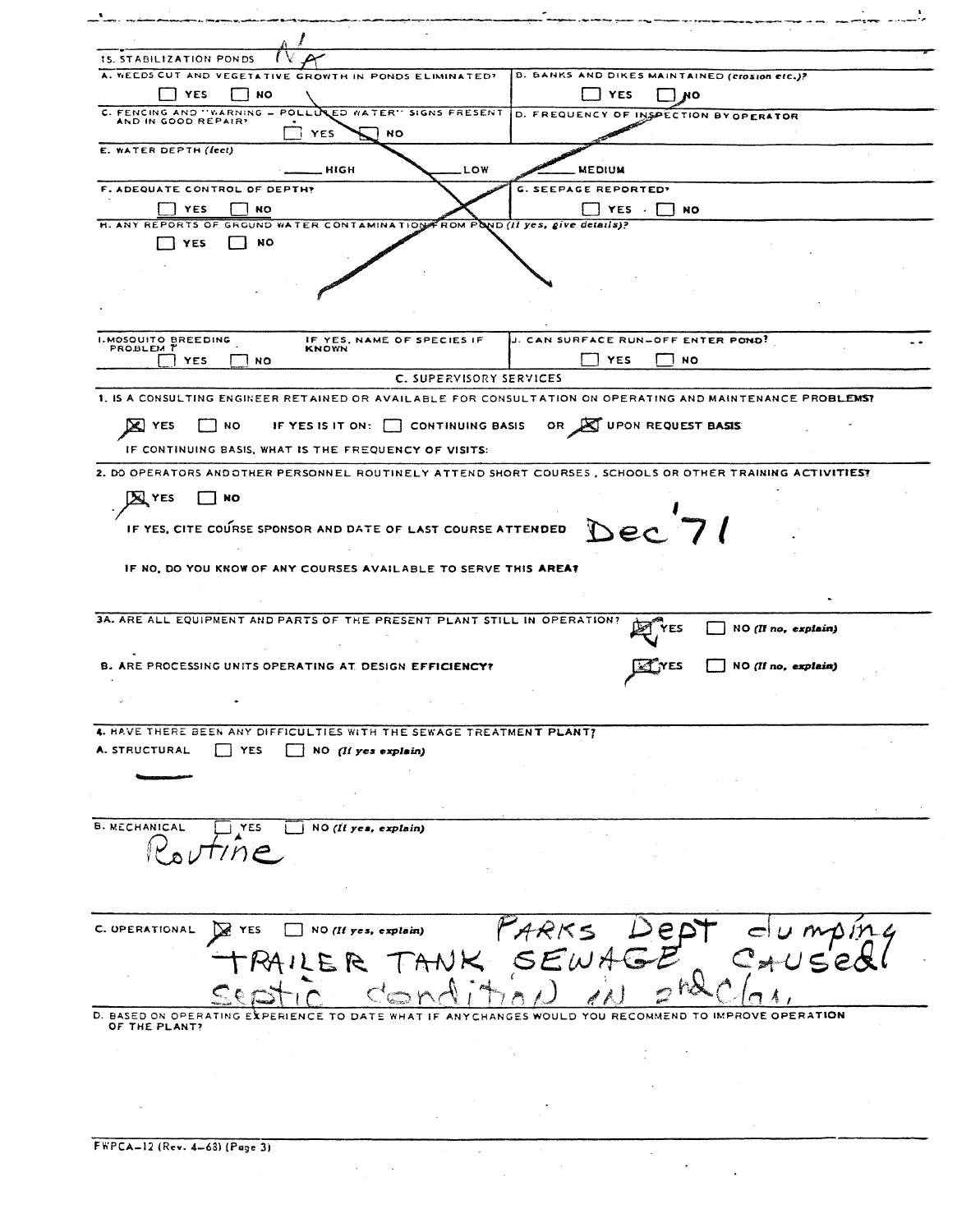| CODES<br>$1 - 7$ or more per week   |                 | $3 - 1$ , 2, or 3 per week |                        | $5 - 2$ or 3 per month                      | $7 -$ Quarterly    |                                    | 9 - Annually |                                   |
|-------------------------------------|-----------------|----------------------------|------------------------|---------------------------------------------|--------------------|------------------------------------|--------------|-----------------------------------|
| $2 - 4$ , 5 or 6 per week           |                 | $4 -$ as required          |                        | $6 - 1$ per month                           |                    | 8 - Semi-Annually<br><b>SLUDGE</b> |              |                                   |
| <b>ITEM</b>                         | RAW             | PRIMARY<br>EFFLUENT        | <b>MIXED</b><br>LIQUOR | <b>FINAL</b>                                | RAW                | $SUPER-$<br><b>NATANT</b>          | DIGESTOR     | <b>RECEIVING</b><br><b>STREAM</b> |
| 1. <b>BOD</b>                       |                 |                            |                        |                                             |                    |                                    |              |                                   |
| 2. SUSPENDED SOLIDS                 |                 |                            |                        | <b>STARBO</b>                               |                    |                                    |              |                                   |
| 3. SETTLEABLE SOLIDS                |                 |                            |                        |                                             |                    |                                    |              |                                   |
| 4. SUSPENDED VOLATILE               |                 |                            |                        |                                             |                    |                                    |              |                                   |
| 5. DISSOLVED OXYGEN                 |                 |                            |                        |                                             |                    |                                    |              |                                   |
| 6. TOTAL SOLIDS                     | $\blacksquare$  |                            |                        |                                             |                    |                                    |              |                                   |
| 7. VOLATILE SOLIDS                  |                 |                            |                        |                                             |                    |                                    |              |                                   |
| $B.$ $pH$                           |                 |                            |                        |                                             |                    |                                    |              |                                   |
| <b>9. TEMPERATURE</b>               |                 |                            |                        |                                             |                    |                                    |              |                                   |
| 10. COLIFORM DENSITY                |                 |                            |                        |                                             |                    |                                    |              |                                   |
| 11. RESIDUAL CHLORINE               |                 |                            |                        |                                             |                    |                                    |              |                                   |
| 12. VOLATILE ACIDS                  |                 |                            |                        |                                             |                    |                                    |              |                                   |
| 13. M. B. STABILITY                 |                 |                            |                        |                                             |                    |                                    |              |                                   |
| 14. ALKALINITY                      |                 |                            |                        |                                             |                    |                                    |              |                                   |
| 15.                                 |                 |                            |                        |                                             |                    |                                    |              |                                   |
| 16.                                 |                 |                            |                        |                                             |                    |                                    |              |                                   |
| 17.                                 |                 |                            |                        |                                             |                    |                                    |              |                                   |
| 18.                                 |                 |                            |                        |                                             |                    |                                    |              |                                   |
| 19.                                 |                 |                            |                        |                                             |                    |                                    |              |                                   |
|                                     |                 |                            |                        | F. OPERATION AND MAINTENANCE COST FOR PLANT |                    |                                    |              |                                   |
| YEAR OF OPERATION                   | SAL ARIES/WAGES | <b>ELECTRICITY</b>         |                        | CHEMICALS                                   | <b>MAINTENANCE</b> | OTHER ITEMS                        |              | <b>TOTAL</b>                      |
| <b>MOST CURRENT YEAR 19</b>         |                 |                            |                        |                                             |                    |                                    |              |                                   |
| PRIOR YEAR 19                       |                 |                            |                        | ٠                                           |                    |                                    |              |                                   |
| PRIOR YEAR 19<br>$\mathbf{r}_\perp$ |                 |                            |                        |                                             |                    |                                    |              |                                   |
| PRIOR YEAR 19                       |                 |                            |                        | $\star$                                     |                    |                                    |              |                                   |
| EVALUATION PERFORMED BY             |                 |                            |                        | <b>TITLE</b>                                |                    |                                    | ORGANIZATION |                                   |
|                                     |                 |                            |                        |                                             |                    |                                    |              |                                   |
|                                     |                 |                            |                        |                                             |                    |                                    |              |                                   |
|                                     |                 |                            |                        |                                             |                    |                                    |              |                                   |
| INFORMATION FURNISHED BY            |                 |                            | <b>TITLE</b>           |                                             |                    | ORGANIZATION                       |              | DATE                              |
|                                     |                 |                            |                        | CRATOR                                      |                    |                                    |              |                                   |
|                                     |                 |                            |                        |                                             |                    |                                    |              |                                   |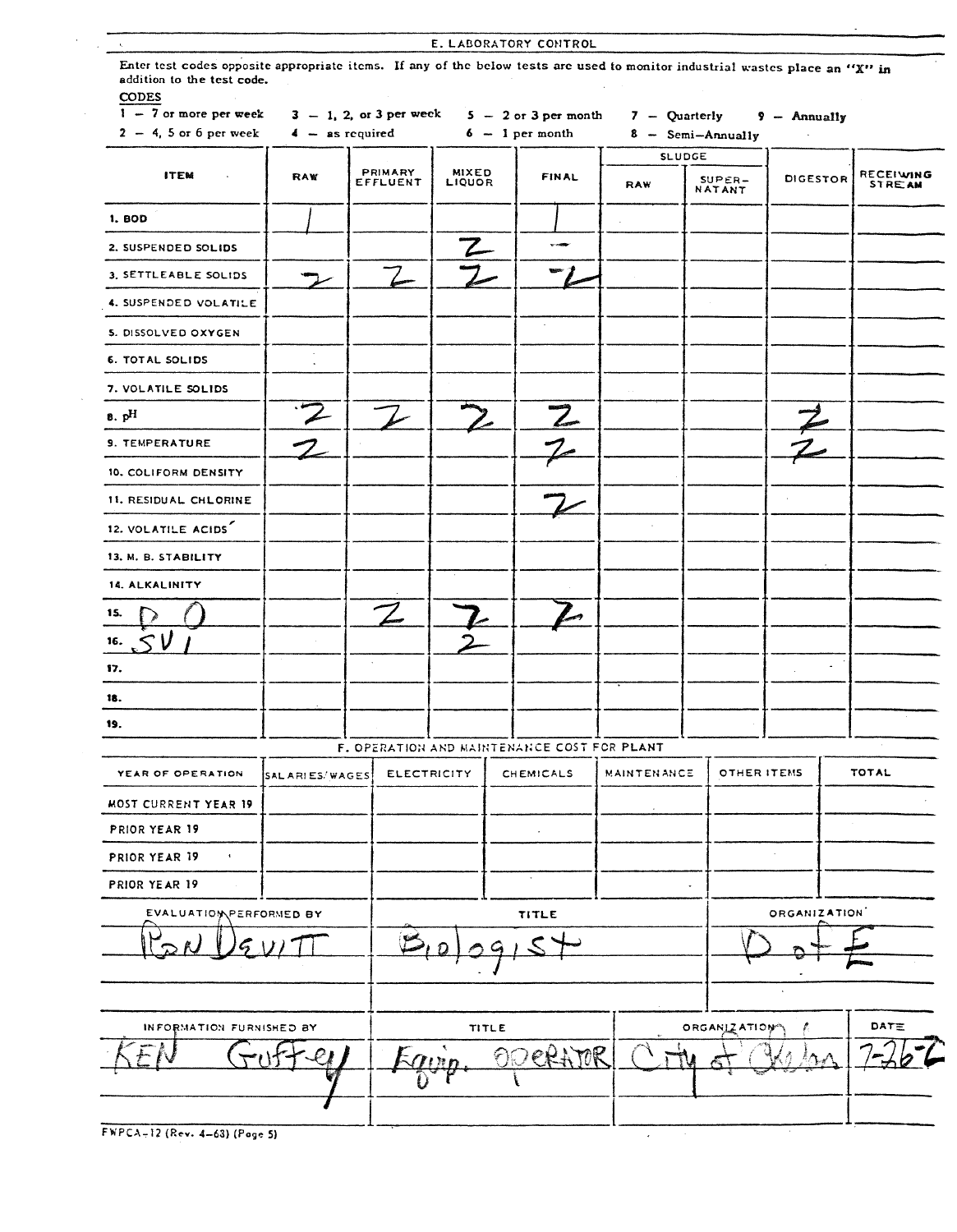|                                                                                   |                   |                             | <b>SLUDGE</b>                                                          | CHEMICALS    |                        | GRIT                                                                                                    | ELEC.                                    | <b>COST</b>                    | AIR                                            | MAIN -                                                               |                               |
|-----------------------------------------------------------------------------------|-------------------|-----------------------------|------------------------------------------------------------------------|--------------|------------------------|---------------------------------------------------------------------------------------------------------|------------------------------------------|--------------------------------|------------------------------------------------|----------------------------------------------------------------------|-------------------------------|
| <b>FREQUENCY MEATHER</b>                                                          |                   | <b>FLOW</b>                 | HANDLED                                                                | USED         | DIGESTER               | <b>HANDLED</b>                                                                                          | USED                                     | DATA                           | USED                                           | TENANCE                                                              | OTHER                         |
| DAILY                                                                             |                   |                             |                                                                        |              |                        |                                                                                                         |                                          |                                |                                                |                                                                      |                               |
| WEEKLY                                                                            |                   |                             |                                                                        |              |                        |                                                                                                         |                                          |                                |                                                |                                                                      |                               |
| MONTHLY                                                                           |                   |                             |                                                                        |              |                        |                                                                                                         |                                          |                                |                                                |                                                                      |                               |
| ANNUALLY                                                                          |                   |                             |                                                                        |              |                        |                                                                                                         |                                          |                                |                                                |                                                                      |                               |
|                                                                                   |                   |                             | 6. ARE LABORATORY RECORDS MAINTAINED? (check appropriate box)          |              |                        |                                                                                                         |                                          |                                |                                                |                                                                      |                               |
|                                                                                   |                   | NOT AT ALL                  | <b>X</b> DAILY<br>IF MAINTAINED CHECK FORM OF RECORD BELOW:            |              | WEEKLY                 | <b>MONTHLY</b><br>WHAT PLANT AND/OR LABORATORY EQUIPMENT, GAGES AND METERS ARE CALIBRATED PERIODICALLY? |                                          | ANNUALLY                       |                                                | LOG BOOK X TABULAR SHEET SEPARATE BY OPERATION CONTROL CHARTS GRAPHS |                               |
|                                                                                   |                   |                             |                                                                        |              |                        | 7. IS LABORATORY TESTING ADEQUATE FOR THE CONTROL REQUIRED FOR THIS SIZE AND TYPE OF PLANT!             |                                          |                                |                                                |                                                                      |                               |
|                                                                                   | 'YES              | NO (If no, explain)         |                                                                        |              |                        |                                                                                                         |                                          |                                |                                                |                                                                      |                               |
|                                                                                   |                   |                             |                                                                        |              |                        |                                                                                                         |                                          |                                |                                                |                                                                      |                               |
|                                                                                   |                   |                             |                                                                        |              |                        |                                                                                                         |                                          |                                |                                                |                                                                      |                               |
|                                                                                   |                   |                             |                                                                        |              |                        |                                                                                                         |                                          |                                |                                                |                                                                      |                               |
|                                                                                   |                   |                             | 8. INDUSTRIAL WASTES, DISCHARGED TO MUNICIPAL SYSTEM:                  |              |                        | A. NUMBER                                                                                               |                                          |                                |                                                | TYPES OF INDUSTRIES DISCHARGING TO \$                                |                               |
|                                                                                   |                   |                             | B. POPULATION EQUIVALENT (BOD) OF INDUSTRIAL WASTES (pe)               |              |                        |                                                                                                         |                                          |                                |                                                | C. POPULATION EQUIVALENT (SS) OF INDUSTRIAL WASTES (pe)              |                               |
|                                                                                   |                   |                             |                                                                        |              |                        | $\epsilon$                                                                                              |                                          |                                |                                                |                                                                      |                               |
|                                                                                   |                   |                             |                                                                        |              |                        |                                                                                                         |                                          |                                |                                                |                                                                      |                               |
|                                                                                   |                   |                             |                                                                        |              |                        |                                                                                                         |                                          |                                |                                                | EL COMPOSITION AND CHARACTERISTICS OF INDUSTRIAL WASTES              |                               |
|                                                                                   |                   |                             | F. MAIN DIFFICULTY EXPERIENCED WITH INDUSTRIAL WASTE (explain)         |              |                        | $N_0N_2$                                                                                                |                                          |                                |                                                |                                                                      |                               |
|                                                                                   |                   |                             | G. HAVE INDUSTRIAL EFFLUENT PROBLEMS BEEN SOLVED?                      |              |                        | <b>YES</b>                                                                                              |                                          | $NO$ (If yes, how?)            |                                                |                                                                      |                               |
|                                                                                   |                   |                             |                                                                        |              |                        |                                                                                                         |                                          |                                |                                                |                                                                      |                               |
|                                                                                   |                   |                             |                                                                        |              |                        | 9A. METHOD OR METHODS USED TO ASSESS INDUSTRIAL WASTE TREATMENT COST (check appropriate box)            |                                          |                                |                                                |                                                                      |                               |
|                                                                                   | NO CHARGE BY CITY |                             |                                                                        | PROPERTY TAX |                        | WATER USE ASSESSMENT                                                                                    |                                          |                                | CHARGE BASED ON FLOW                           |                                                                      |                               |
|                                                                                   |                   | <b>CHARGED BASED ON BOD</b> |                                                                        |              |                        | CHARGE BASED ON SS                                                                                      |                                          |                                |                                                | OTHER METHODS (describe)                                             |                               |
|                                                                                   |                   |                             | COMMENT ON HOW CHARGE IS COLLECTED (fixed charge, sliding scale, etc.) |              |                        |                                                                                                         |                                          |                                |                                                |                                                                      |                               |
|                                                                                   |                   |                             |                                                                        |              |                        |                                                                                                         |                                          |                                |                                                |                                                                      |                               |
|                                                                                   |                   |                             | 9B. IS INDUSTRIAL WASTE ORDINANCE IN EFFECT AND ENFORCED?              |              |                        | ! YES                                                                                                   | NO)                                      |                                |                                                |                                                                      |                               |
|                                                                                   |                   |                             | 10. WHO PROVIDED INITIAL INSTRUCTION IN THE OPERATION OF THE PLANT?    |              |                        |                                                                                                         |                                          |                                |                                                |                                                                      |                               |
|                                                                                   |                   |                             | 11. IS A MANUAL OF PRACTICE OR INSTRUCTIONS AVAILABLE?                 |              |                        | IF.                                                                                                     |                                          | YES, WHO WROTE AND PROVIDED VI |                                                |                                                                      |                               |
|                                                                                   | <b>AVES</b>       | $'$ NO                      |                                                                        |              |                        |                                                                                                         |                                          |                                |                                                |                                                                      |                               |
|                                                                                   |                   |                             |                                                                        |              |                        | 12. ESTIMATE OF MAN-HOURS PER WEEK DEVOTED TO LASORATORY WORK AND MAIN FENANCE                          |                                          | OF                             |                                                | RECORD S AND REPORTS                                                 |                               |
|                                                                                   |                   |                             |                                                                        |              |                        | D. PLANT PERSONNEL (Annual Average Staff for Most Recent Year Reported in Section "F")                  |                                          |                                |                                                |                                                                      |                               |
|                                                                                   | JOB CATEGORY      |                             | <b>NUMBER</b>                                                          |              | TOTAL MAN-HOURS<br>PER |                                                                                                         | TOTAL NUMBER<br>CERTIFIED OR<br>LICENSED |                                | RANGE IN YEARS<br>EMPLOYED AT<br>PRESENT PLANT |                                                                      | RANGE IN YEARS                |
| D. VOLUME OF INDUSTRIAL WASTES (mgd)<br>1. SUPERINTENDENT                         |                   |                             |                                                                        |              | WEEK                   |                                                                                                         |                                          |                                |                                                |                                                                      | OF EXPERIENCE<br>IN TREATMENT |
|                                                                                   |                   |                             |                                                                        |              |                        |                                                                                                         |                                          |                                |                                                |                                                                      |                               |
|                                                                                   |                   |                             |                                                                        |              |                        | $- -$                                                                                                   | $\bullet$                                |                                |                                                |                                                                      |                               |
| 2. OPERATORS<br>3. LABORATORY TECHNICIANS<br>4. LAPORERS<br>5. PART-TIME LABORERS |                   |                             |                                                                        |              |                        |                                                                                                         |                                          |                                |                                                |                                                                      |                               |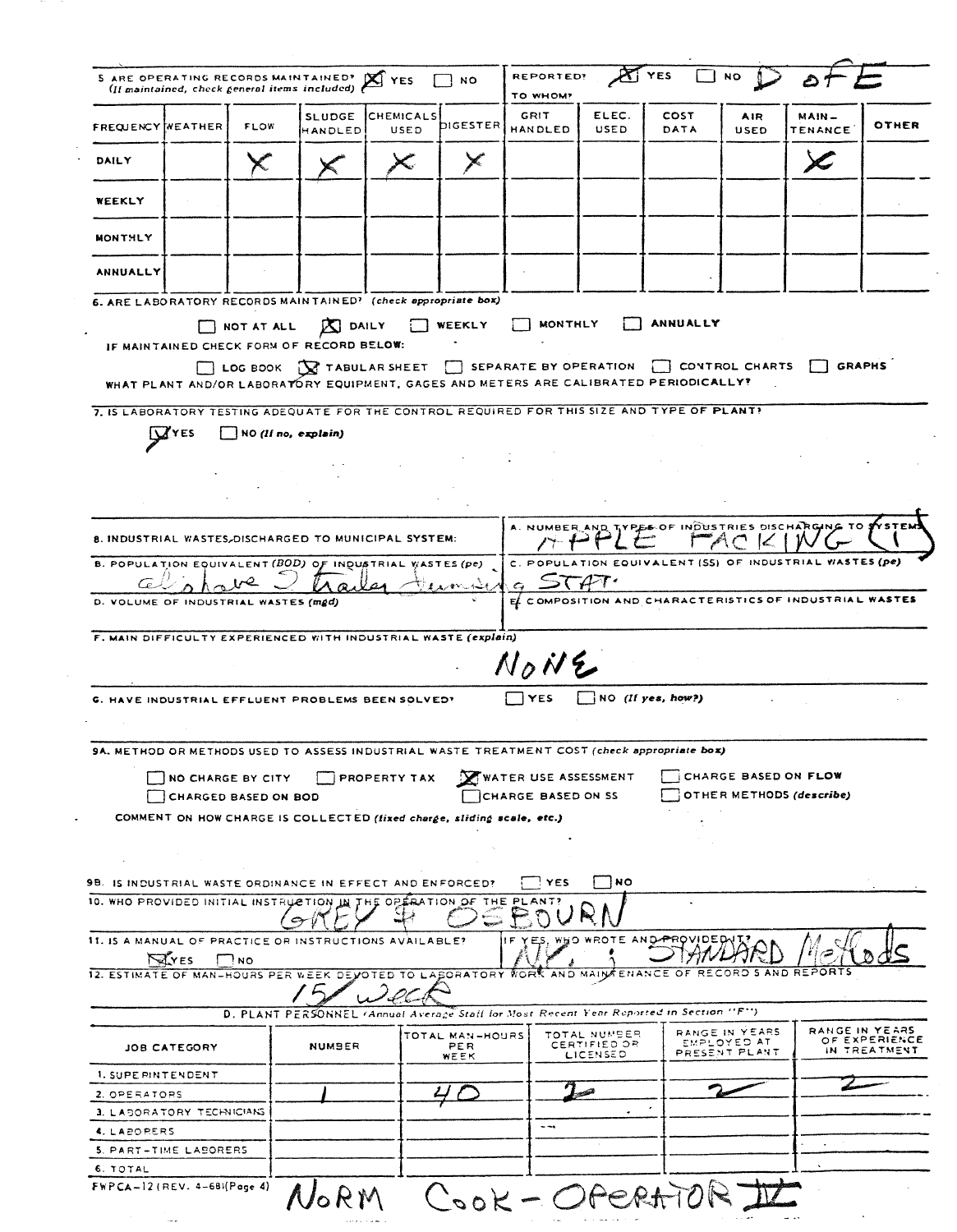**G.** NOTATIONS BY EVALUATOR 1. ADDITIONAL REMARKS *(If remarks refer to a particular item, identity by number)*<br> $Q C - F O A T IN G$   $dC C C C Q$  $F/OATING$ Parks  $\mathbf C$ لصه يتكسم *I* ta  $\sigma$ /ho ~  $y_c 0$  $\alpha$ تح 2. GENERAL COMMENTS ON HOUSEKEEPING AND MAINTENANCE  $C$ leary well  $A$ ept.  $\tilde{\sigma}$  $\Delta$ ست **3. REQUIREMENTS** OF HIGNER **AUTHORITY 3A. DOES THE PLANT PROVIDE THE DEGREE OF TREATMENT PRESENTLY REQUIRED BY THE STATE'** *(if* n.o. *\*xplaut)*  $\Box$  **YES**  $\Box$ **NO** .<br>B. ARE THERE ANY PENDING ACTIONS *(enforcement conferences, change in water quality standards, etc.*) THAT WOULD REQUIRE<br>- UPGRADING OF TREATMENT BY THIS PLANT?  $\mathbf{r}$ YES LIJNO *(I!* Vex, *ozplaia)* 3C. NUMBER OF STATE INSPECTIONS OF PRESENT PLANT TO **DATE.** I. IS ANY FOLLOW-THRU ACTION REQUIRED TO (1) CORRECT DEFICIENCIES IN THE PLANT OR ITS OPERATION OR<br>(2) RESOLVE INDUSTRIAL WASTE PROBLEMS? (If yes, describe required corrective action) [77] MESOLVE INDUSTRIAL WASTE PROBLEMS